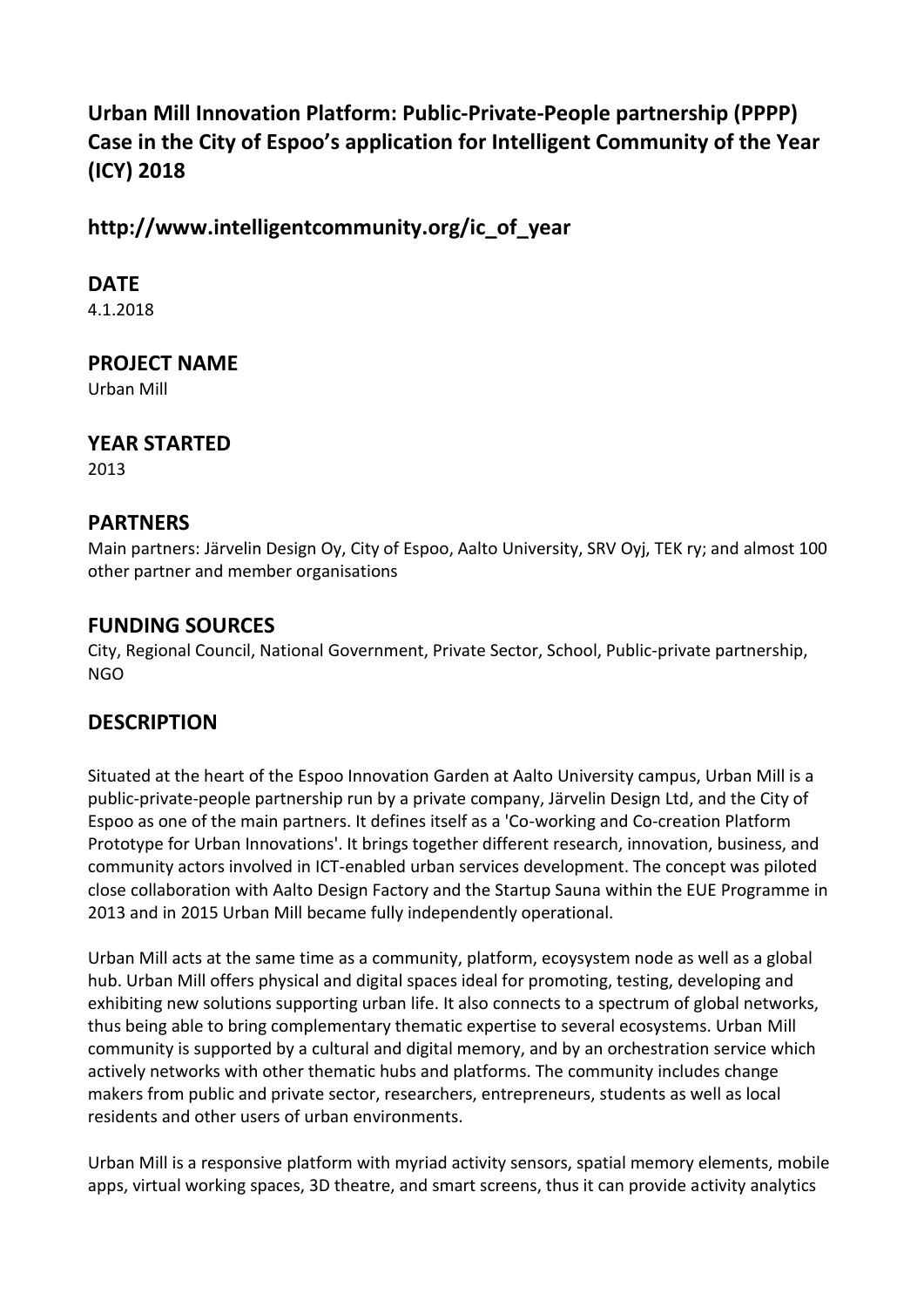and serve its customers before, during and after events regardless of the global time and place of the people.

The operating model being the most important aspect of Urban Mill is built upon the physical premises. Co-creation activity is the second, operational, layer that is aided with a number of digital tools, and importantly, with the experience of the staff who will gladly join any session, upon the discretion of the event organiser. From innovation point of view, the third and the most impactful layer is the purpose, namely that of solving together wicked urban problems interlaced into the four layers in focus:

- 1. Continuous change of urban life (transformations)
- 2. New services required to reflect those changes (experiences)
- 3. Enabling digital tools and solutions (services)
- 4. Physical environments (commodities and goods)

Urban Mill aims to help in co-creating inclusive user-driven, sustainable concepts that are applicable to both existing and new areas e.g., integrating mobility and energy usage solutions into urban planning. Also, joint ventures promoting well-being services, food ecosystems, organic food production, and smart networked spaces come into being. People from different fields are connected to the activities through multi-disciplinary learning events and multi-stakeholder RDI initiatives. Activities run in the Urban Mill respect open collaboration, cherishment of serendipity and open-doors philosophy and thus support a shared co-learning process.

According to the knowledge creation principles of professors Nonaka and Takeuchi, a methodical, systemic and cultural Ba is being pursued in all enabling and supporting activities of a small staff, furniture, digital services, physical prototyping possibilities, flexible spaces - and indeed a kitchen. The physical platform is configured in such a manner that it practically forces tenants and visitors to run into each other in the course of the day (or night for that matter).

Urban Mill promotes and facilitates collaboration between quadruple helix actors to create, prototype, validate and test new products and services in real-life conditions. When thinking of citizen engagement in innovation it is worth reminding that 'lightweight low threshold' open innovation services and platforms like Urban Mill are important when creating inclusive prosperity, tackling social and governance challenges and enriching quality of life. Networks of connected platforms can be physical, social or virtual, or a combination; they can even be citywide, like Espoo Innovation Garden is. The City of Espoo supports Innovation Garden activities by stimulating collaboration and co-creation between and within local communities and platforms through utilization of their services and establishment of long-term partnerships.

Entrepreneurial spirit and participation of all (including citizens, academics, business and public actors) is a characteristic feature of the Urban Mill. This entrepreneurial mind-set is understood as something that encourages people to take responsibility and exercise agency in the execution of tasks and projects. The Urban Mill experience shows the importance of focusing on a common theme to generate a bottom-up/open/participatory innovation process that delivers new capabilities, operational models and sustainable solutions to urban challenges

#### <https://urbanmill.org/>

.